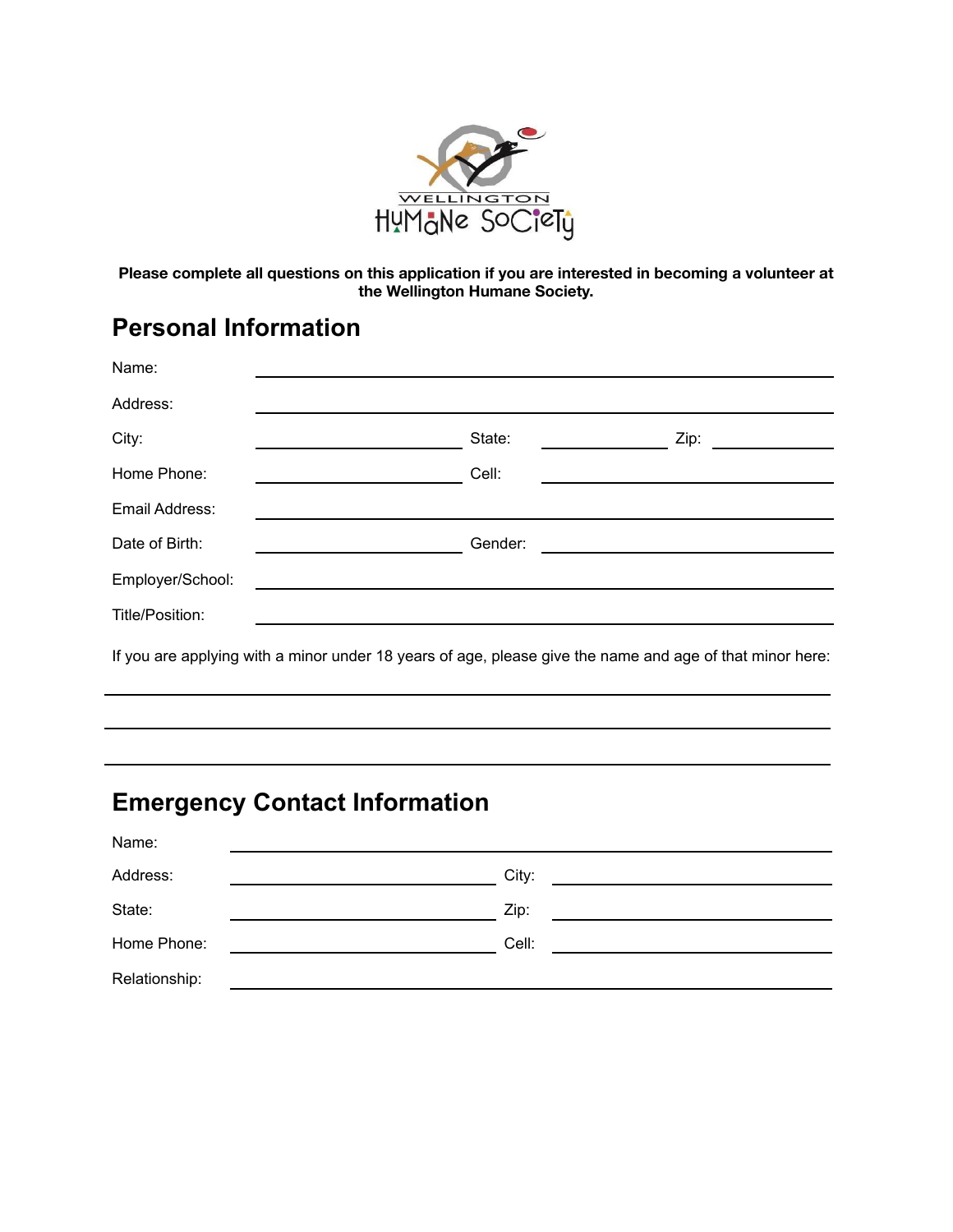## **Availability**

Please review the schedule below and check all days and times you are available for volunteering. We understand that schedules change and will discuss this further in the interview.

|                                                                                                                                                                 | Sun | Mon | Tue                             | Wed | Thu | Fri | Sat |  |
|-----------------------------------------------------------------------------------------------------------------------------------------------------------------|-----|-----|---------------------------------|-----|-----|-----|-----|--|
| Morning (9:00am):                                                                                                                                               | ш   | L.  | L                               | L.  |     |     |     |  |
| Afternoon (3:00pm): $\Box$                                                                                                                                      |     |     | the contract of the contract of |     |     |     |     |  |
| List specific times if applicable:                                                                                                                              |     |     |                                 |     |     |     |     |  |
| Can you volunteer more than one day a week? Yes No Sometimes                                                                                                    |     |     |                                 |     |     |     |     |  |
| Would you like to be on the "sub list"? If someone cannot volunteer during their normal time, we will call<br>on a "sub" to fill in once in a while. Yes<br>No. |     |     |                                 |     |     |     |     |  |

**Animal & Assignment Preferences**

Please identify which animals you are comfortable working with and select up to 5 volunteer positions that interest you most.

Animal Preferences:

| Cats | Dogs |
|------|------|
|      |      |

Assignment Preferences: (Select up to 5)

|                                                   | <b>Animal Behavior</b>         |      | Office/Admin/Data<br>Entry |             | Cat Care       |  |
|---------------------------------------------------|--------------------------------|------|----------------------------|-------------|----------------|--|
| Г                                                 | Fundraising/Special<br>Events  |      | Adoptions                  |             | Cat Socializer |  |
| Г                                                 | Maintenance/<br>Housekeeping   |      | <b>Education Outreach</b>  |             | Greeter        |  |
| Г                                                 | Grounds/Mowing/<br>Watering    |      | Dog Care                   |             | Fostering      |  |
|                                                   | Front Desk/Customer<br>Service |      | Dog Walking                |             |                |  |
|                                                   | <b>Medical Clinic Support</b>  |      | Dog Washing                |             |                |  |
| Do you prefer working as a team or independently? |                                |      |                            |             |                |  |
|                                                   | Independently                  | Team |                            | Either/Both |                |  |

Please include any additional information about your skills, training or experience in pet care or animal welfare you think may be helpful: